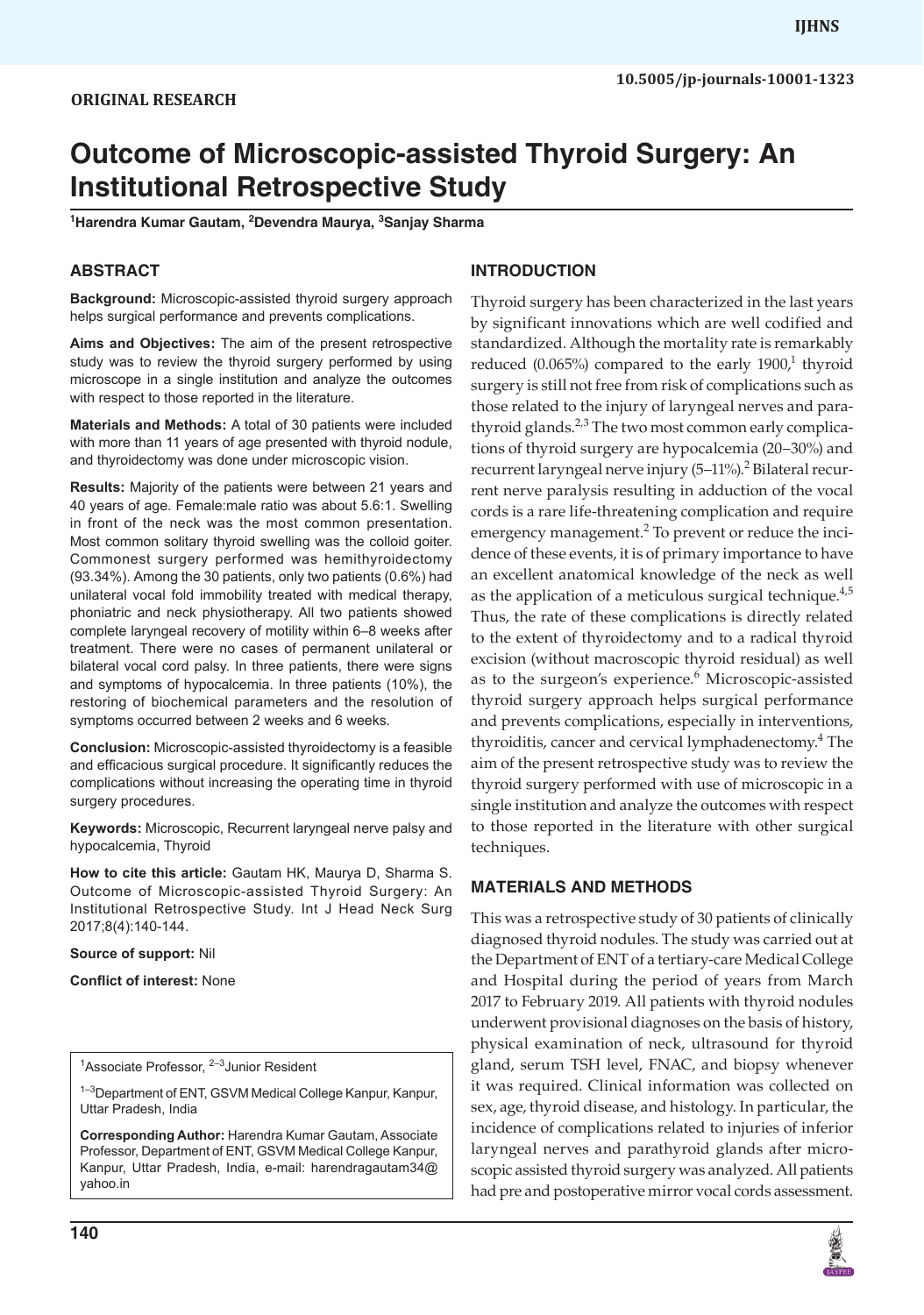To improve the quality of the assessment, all patients had pre and postoperative (about 4–8 weeks) fiber-optic nasolaryngoscopy and voice evaluation. All patients received, from the day after surgery until normalization of serum calcium, 1 g of calcium carbonate and 1 μg of vitamin D supplement for each day; serum calcium and ionized calcium have been dosed at day 1, 2 and 7 after surgery. We consider permanent hypocalcemia a low serum dose of calcium after 6 months to surgery.

#### **RESULTS**

This study included 30 cases of solitary thyroid nodules. Various factors regarding clinical presentation, findings of various investigations, histopathological characteristics and operative treatment had been analyzed. Most of the cases were in the age group of 21–40 years (60%). The minimum age was 11 years, and maximum age was 60 years. Female preponderance was more than males with the ratio of 5.6:1. (Table 1). All patients (100%) had swelling over the anterior aspect of the neck, therefore presented with swelling as the chief complaint. Other complaints were dysphagia dyspnea, pain over swelling and hyperthyroidism. Routine thyroid function test (TFT) was done in all patients, and all were found to be in the euthyroid state. Ultrasonography (USG) findings showed 16 cases of thyroid nodule, nine cases showed colloidal cyst and three cases showed multinodular goiter followed by neoplasm in one case. One patient had thyroiditis on USG (Table 2). The most common surgical procedure was hemithyroidectomy which accounts for 28 (93.34%) (Table 3). There were no cases of operative or postoperative deaths in our series. Due to the clinical relevance of such microscopic-assisted thyroid surgery approach, compared to more traditional ones (Figs 1 and 2), we paid particular attention to the incidence of complications related to injuries of inferior laryngeal nerves and

| <b>Table 1:</b> Distribution of cases according to age and gender |      |        |       |  |  |
|-------------------------------------------------------------------|------|--------|-------|--|--|
| Age group (years)                                                 | Male | Female | Total |  |  |
| $11 - 20$                                                         |      | 8      | 9     |  |  |
| $21 - 30$                                                         | 2    | 5      |       |  |  |
| $31 - 40$                                                         |      | 10     | 11    |  |  |
| $41 - 50$                                                         |      | 2      | 2     |  |  |
| $51 - 60$                                                         |      | 1      |       |  |  |
| >60                                                               |      | O      | 0     |  |  |
| Total                                                             |      | 26     | 30    |  |  |

**Table 2:** Distribution of various conditions by high-resolution ultrasonography findings among cases

| and about our apity thraings antiony capped                                                                      |  |  |  |  |
|------------------------------------------------------------------------------------------------------------------|--|--|--|--|
| Number of cases (%)                                                                                              |  |  |  |  |
| 16 (53.34)                                                                                                       |  |  |  |  |
| 9(30)                                                                                                            |  |  |  |  |
| 3(10)                                                                                                            |  |  |  |  |
| 1(3.34)                                                                                                          |  |  |  |  |
| 1(3.34)                                                                                                          |  |  |  |  |
| 30 (100)                                                                                                         |  |  |  |  |
| The association among group of USG findings is good at<br>$x^2$ =>0.60; p<0.05 significant; USG, ultrasonography |  |  |  |  |
|                                                                                                                  |  |  |  |  |

parathyroid glands. In our series, there were no cases of unilateral or bilateral permanent vocal cord palsy postoperatively, two symptomatic patients with dysphonia were recorded and they had early phoniatric evaluation within 10 days. One of these patient (one of total thyroid operated) had unilateral vocal fold immobility with dysphonia but without dysphagia. Patients with unilateral vocal fold immobility were treated with medical therapy associated with phoniatric speech therapy alongside the rehabilitation speech therapy for better and more rapid recovery of the vocal function. All patients showed complete laryngeal recovery of motility in 6–8 weeks. Regarding the injuries of parathyroid glands, 27 patients (90%) did not show signs and symptoms of hypocalcemia while three patients (10%) presented signs of paresthesia and numbness of the fingertips and perioral area and Chvostek's sign positivity, associated with alteration of



**Fig. 1:** Intraoperative picture of hemithyroidectomy with microscope



**Fig. 2:** Intraoperative picture of hemithyroidectomy without microscope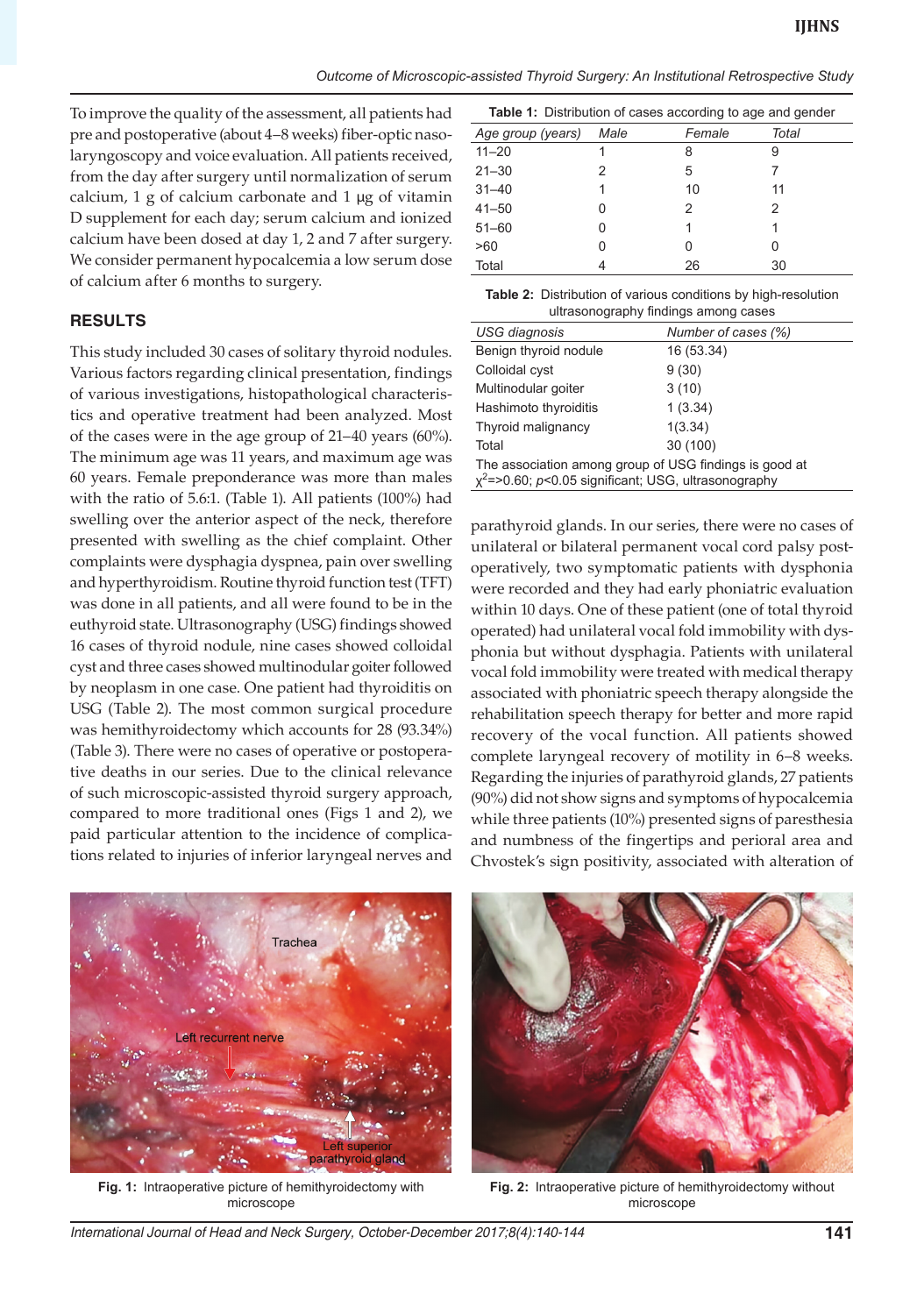#### *Harendra Kumar Gautam et al*

| <b>Table of Distribution of various conditions by high-resolution altrasolography illiumgs and surgical procedure among cases</b> |                 |            |                           |                            |  |  |
|-----------------------------------------------------------------------------------------------------------------------------------|-----------------|------------|---------------------------|----------------------------|--|--|
|                                                                                                                                   |                 |            | Surgical procedure, n (%) |                            |  |  |
| <b>USG</b> findings                                                                                                               | Number of cases |            | Hemithyroidectomy         | Total thyroidectomy, n (%) |  |  |
|                                                                                                                                   |                 | Right      | Left                      |                            |  |  |
| Benign thyroid nodule                                                                                                             | 16              | 10         |                           |                            |  |  |
| Colloidal cyst                                                                                                                    |                 |            |                           |                            |  |  |
| Multinodular goiter                                                                                                               |                 |            |                           |                            |  |  |
| Hashimoto thyroiditis                                                                                                             |                 |            |                           |                            |  |  |
| Thyroid malignancy                                                                                                                |                 |            |                           |                            |  |  |
| Total                                                                                                                             | 30              | 17 (56.66) | 11 (36.66)                | 2(6.66)                    |  |  |

Table 3: Distribution of various conditions by high-resolution ultrasonography findings and surgical procedure among cases

**Table 4:** Distribution of various conditions by high-resolution ultrasonography findings and postoperative complication among cases.

|                       |           | Postoperative<br>hypocalcemia |          | Postoperative vocal cord palsy |          |                  | Bleeding, esophageal |                          |
|-----------------------|-----------|-------------------------------|----------|--------------------------------|----------|------------------|----------------------|--------------------------|
|                       | Number of |                               |          | Unilateral                     |          | <b>Bilateral</b> |                      | tracheal, carotid artery |
| <b>USG</b> findings   | cases     | <b>Transient</b>              | Definite | Transient                      | Definite | Transient        | Definite             | injury and death         |
| Benign thyroid nodule | 16        | 2                             |          |                                |          |                  |                      |                          |
| Colloidal cyst        | 9         |                               |          |                                |          |                  |                      |                          |
| Multinodular goiter   | 3         |                               |          |                                |          |                  |                      |                          |
| Hashimoto thyroiditis |           |                               |          |                                |          |                  |                      |                          |
| Thyroid malignancy    |           |                               |          |                                |          |                  |                      |                          |
| Total                 | 30        | 3                             |          |                                |          |                  |                      |                          |

biochemical parameters of serum calcium and ionized calcium. None of the patients presented Trousseau's sign or tetany. In three patients (10% of all patients), the restoring of the biochemical parameters and the resolution of symptoms had occurred between 2 weeks and 6 weeks (mean 20 days). No morbidity regarding bleeding, bilateral inferior laryngeal nerves palsy, esophagus, trachea, or carotid artery was ever observed in this series (Table 4).

#### **DISCUSSION**

Thyroid enlargement, whether diffuse or nodular leads to a battery of investigations mainly to rule out the possibility of a neoplastic or no neoplastic lesions. Timely intervention in nodular lesions of thyroid can significantly reduce morbidity and mortality.<sup>7</sup> In the present study, the highest incidence of solitary thyroid nodule was found in the age group of 21–40 years. This result is comparable to the results obtained by Venkatachalapathy et al.<sup>8</sup> in which the observed female to male ratio was 5.6:1. This female preponderance is reflected in all studies including the present. A similar observation was made by Vyas et al. on 100 patients with thyroid nodule where the ratio was  $7.1<sup>9</sup>$  In this study, all patients (100%) had swelling over the anterior aspect of the neck. A similar observation was done by Huque et al. on 118 patients with solitary thyroid nodules and found that thyroid swelling was the most common presentation in all cases  $(100\%)$ .<sup>10</sup> After swelling, other complaints were dyspnea (4%), dysphagia (18%), and pain over the swelling (4%). Dyspnea and dysphagia are the pressure symptoms, usually present in malignancy but they may be found in the very large nodule. Pain associated with nodule indicates hemorrhage into an

adenoma. Routine thyroid profiles were done in each patient to find out the functional status of the thyroid. In this study, all cases were in the euthyroid state. Ultrasound suggested solitary thyroid nodule in 16 patients, colloid nodule/cyst in 9 patients, MNG in 3 patients, and malignancy in 1 patient. One patient had thyroiditis on USG. Walker et al. have shown that the prevalence of multinodularity in clinically solitary thyroid nodules is between  $20\%$  and  $40\%$ .<sup>11</sup> Of all, 96.34% of patients had benign lesions. Among them, 91.66% patients had colloid nodule and 5% had lymphocytic thyroiditis. Out of the 30 patients, one had malignant lesions in the form of papillary carcinoma (1.66%).

In this study, the most common procedure was hemithyroidectomy (93.34%) which is almost consistent with the observation of Satihal et al., where hemithyroidectomy (84%) was the commonest procedure followed by total thyroidectomy  $(16%)$ .<sup>12</sup> We adopted microscopicassisted thyroid surgery, instead of standard surgical technique. As reported above, the two most common early complications of thyroid surgery are hypocalcemia and recurrent laryngeal nerve (RLN) injury, respectively  $20-30\%$  and  $5-11\%$ <sup>2</sup> In agreement with the concept that Microscopic-assisted thyroid surgery allows to remarkably reduce the complications of thyroid surgery; in our series, there were no cases of unilateral or bilateral permanent vocal cord palsy, two patients (0.6%) had transient unilateral vocal fold immobility with dysphonia without dysphagia, and three of patients reported transient hypocalcemia. The microscopic-assisted thyroid surgery are essential in identifying the thin branches of the inferior laryngeal nerve, which is particularly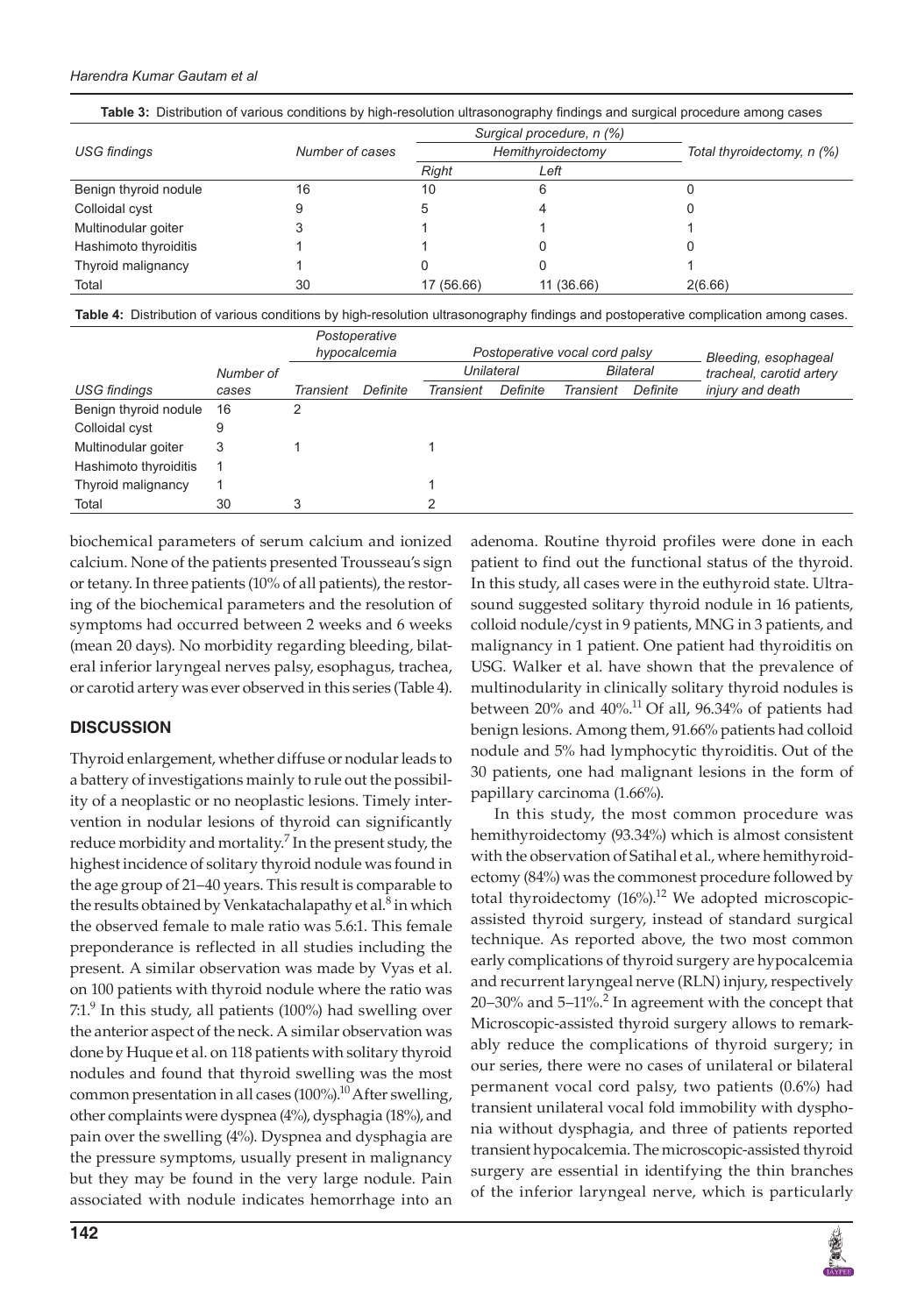exposed at risk in the last extra laryngeal 2 centimeters (cm), especially to perform a real total excision of thyroid parenchyma. Thus, closed to the Zuckerkandl tubercle and fascial layers, there is a frequent site of injury due to transection, clamping, ligation, traction, diathermy injury and ischemia.<sup>13</sup> At that level, great caution must be taken in ligating and dividing such structures, in particular the arterial branches located behind the nerve, to prevent the bleeding whose hemostasis would damage the nerve. For this purpose, we used microscopic-assisted thyroid surgery ligatures with absorbable suture 4-0 and 6-0 so as to avoid thermal nerve damage and local edema, avoiding the use of bipolar diathermy. To ensure the integrity of the external branch of the superior laryngeal nerve, we paid special attention during dissection of upper vascular pole, tying first the anterior branch of the artery and then the posterior branches, leaving no residual thyroid tissue at ligatures, in agreement with the literature.<sup>14</sup> Particular care should be taken during the dissection of the recurrent nerve near the trunk of the inferior thyroid artery,<sup>15</sup> avoiding devascularization of the parathyroid glands and dissecting the arterial branches with thin ties near their entry into the gland. A technique that has been proposed to prevent RLN injuries and to aid nerve localization before visualization is the intraoperative neuromonitoring (IONM).<sup>16</sup> According to some authors, IONM reduces the rate of transient inferior laryngeal nerve palsy, it is useful in the case of thyroid re-surgery, and can help in the identification of the RLN during dissection before visualization.17 However, the role and the utility of IONM during thyroid surgery is still under debate<sup>18</sup> and, at the moment, there is no consensus regarding the prevention of RLN injury.<sup>19</sup> In our experience, the use of IONM did not reduce the risks of laryngeal nerves injury (data not shown), suggesting that IONM does not improve the surgeon's capability to identify and dissect the nerve. In comparison, the advantages of the microscopic vision are clearly evident in video-assisted surgery, and recently it has been proposed to use three-dimensional minimally invasive video-assisted thyroidectomy for better perception of depth and easy recogntion of anatomic structures, especially concerning the upper and lower vascular pedicle, the parathyroids and the laryngeal nerves.<sup>20</sup> Microscope-assisted thyroidectomy has also been championed for its ergonomic benefits to the surgeon. The operating microscope has been proposed as a method to maintain an upright posture with neutral cervical position during thyroid surgery, so reducing occupational musculoskeletal risk.<sup>21</sup> The authors, though, noted a significant increase in operating time especially in case of lateral neck dissection. Nielsen et al. reported slight increases in operating time<sup>22</sup> while, in a more recent prospective controlled trial, a direct comparison of thyroidectomy performed with and without the operating microscope found no significant differences in operating time.<sup>23</sup> Moreover, the use of the operating microscope also allows recording which has obvious benefits for both teaching purposes and for a medico-legal standpoint.<sup>4</sup>

# **CONCLUSION**

Microscopic-assisted thyroidectomy is a feasible and efficacious surgical procedure. It significantly reduces the complications without increasing the operating time in thyroid surgery procedures.

## **REFERENCE**

- 1. Gómez-Ramírez J, Sitges-Serra A, Moreno-Llorente P, et al. Mortality after thyroid surgery, insignificant or still an issue Lange. Becks Arch Surg. 2015; 400:517-522.
- 2. Christou N, Mathonnet M. Complications after total thyroidectomy. J Visc Surg. 2013; 150:249-256.
- 3. Selberherr A, Scheuba C, Riss P, et al. Postoperative hypoparathyroidism after thyroidectomy: Efficient and cost-effective diagnosis and treatment. Surgery. 2015; 157:349-353.
- 4. Williams SP, Wilkie MD, Tahery J. Microscope-assisted thyroidectomy: Our experience in one hundred and twenty-one consecutive cases. Clin Otolaryngol. 2014; 39:289-315.
- 5. Trésallet C, Chigot JP, Menegaux F. How to prevent recurrent nerve palsy during thyroid surgery? Annal Chir. 2006; 131:149-153.
- 6. Hayward NJ, Grodski S, Yeung M, et al. Recurrent laryngeal nerve injury in thyroid surgery: a review. ANZ J Surg. 2013; 83:15-21.
- 7. Chandanwale S. Clinicopatholological correlation of thyroid nodules. Int J Pharm Biomed Sci. 2012; 3(3):97-102.
- 8. Venkatachalapathy TS, Sreeramulu PN. A prospective study of clinical, sonological and pathological evaluation of thyroid nodule. Thyroid Disorders Ther. 2012; 1:2.
- 9. Vyas CS, Vijayvargiya SC. A study of thyroid swelling with clinicopathological parameters. Int J Biol Med Res. 2013; 4(2):3250-3252.
- 10. Huque SN, Ali MI, Huq MM, Rumi SN, Sattar MA, Khan AM. Histopathological pattern of malignancy in solitary thyroid nodule. Bangladesh J Otorhinolaryngol. 2012; 18(1):5-10.
- 11. Walker J, Findlay D, Amar SS, Small PG, Wastie ML, Pegg CA, et al. A prospective study of thyroid ultrasound scan in the clinically solitary thyroid nodule. Br J Radiol 1985; 58:6179.
- 12. Satihal SN, Palled ER. A study of various clinical presentation of solitary thyroid nodule at tertiary care center. Med Pulse Int Med J. 2014; 1(1):30-32.
- 13. Serpell JW. New operative surgical concept of two fascial layers enveloping the recurrent laryngeal nerve. Ann Surge Oncol.2010; 17:1628-1636.
- 14. Monfared A, Gorti G, Kim D. Microsurgical anatomy of the laryngeal nerves as related to thyroid surgery. Laryngoscope. 2002; 112:386-392.
- 15. Yalçin B. Anatomic configurations of the recurrent laryngeal nerve and inferior thyroid artery. Surgery. 2006;139:181-187.
- 16. Duclos A, Lifante JC, Ducarroz S, et al. Influence of Intraoperative Neuromonitoring on Surgeons' Technique During Thyroidectomy. World J Surg. 2011; 35:773-778.